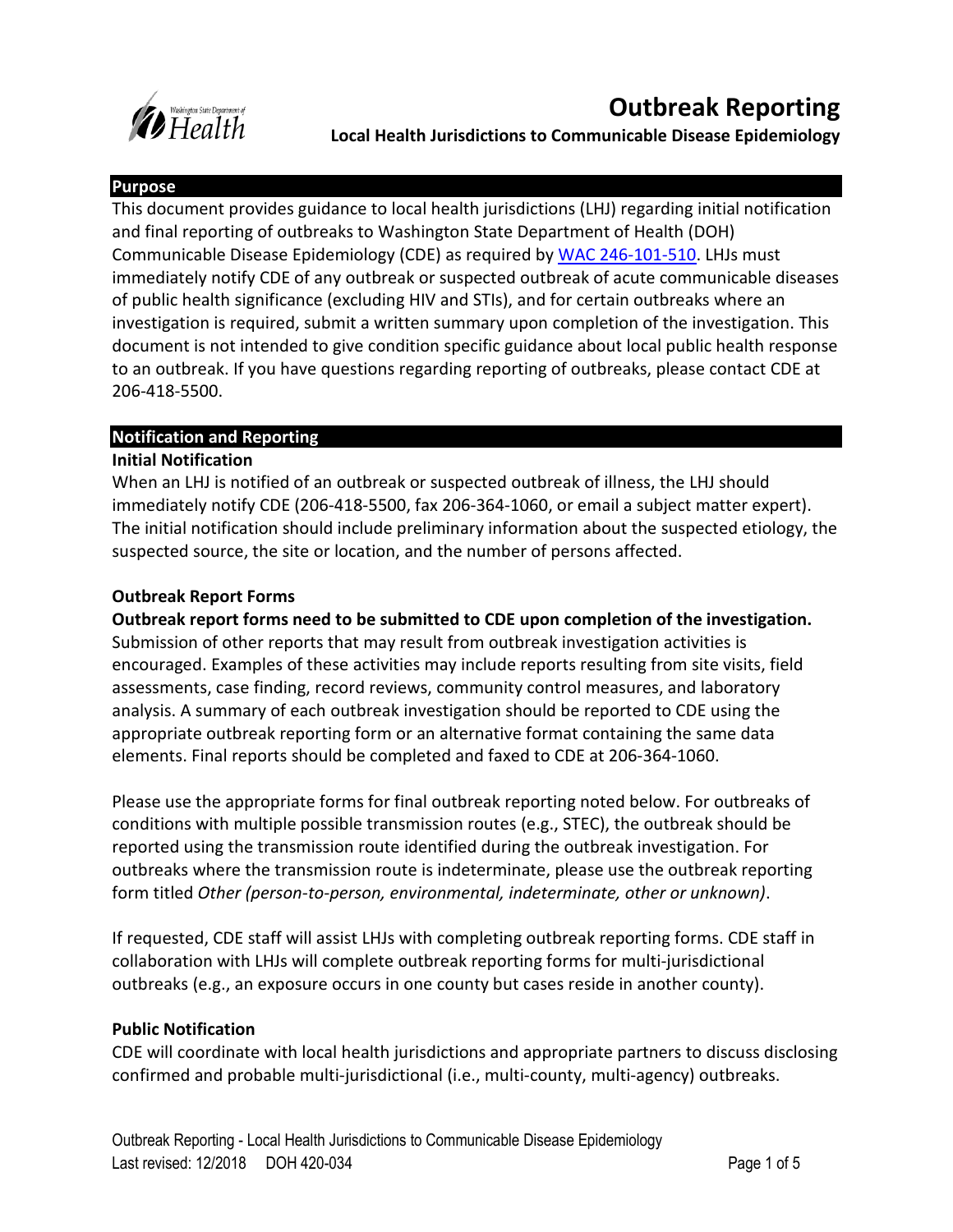# **Outbreak Definitions and Forms**

| <b>Foodborne Outbreaks</b>                  |                                                                                                                                                                                                                                                                                                                                                                                                                                                   |  |  |  |
|---------------------------------------------|---------------------------------------------------------------------------------------------------------------------------------------------------------------------------------------------------------------------------------------------------------------------------------------------------------------------------------------------------------------------------------------------------------------------------------------------------|--|--|--|
| Definition:                                 | An incident in which 1) two or more persons experience a similar<br>illness after exposure to a common food item or food venue (ie. event,<br>restaurant, group meal) and 2) epidemiologic evidence implicates<br>food as the likely source of the illness.                                                                                                                                                                                       |  |  |  |
| Reporting form:                             | <b>Foodborne Outbreak Reporting Form</b>                                                                                                                                                                                                                                                                                                                                                                                                          |  |  |  |
| Comments:                                   | All foodborne disease outbreaks should be reported to CDE. A report<br>to CDE is encouraged for suspected outbreaks that lead to public<br>health activities. For more detailed information see Appendix A.                                                                                                                                                                                                                                       |  |  |  |
| <b>Waterborne Outbreaks</b>                 |                                                                                                                                                                                                                                                                                                                                                                                                                                                   |  |  |  |
| Definition:                                 | An incident in which 1) two or more persons experience a similar<br>illness after exposure to the same water source and 2) epidemiologic<br>evidence implicates water as the likely source of the illness.                                                                                                                                                                                                                                        |  |  |  |
| Reporting form:                             | <b>Waterborne Outbreak Reporting Form</b>                                                                                                                                                                                                                                                                                                                                                                                                         |  |  |  |
| Comment:                                    | All waterborne disease outbreaks should be reported to CDE.<br>Examples of waterborne outbreaks include cases of cryptosporidiosis<br>among children exposed to a waterpark, cases of STEC associated with<br>a private well, or two or more legionellosis cases associated with a<br>healthcare facility water system. Consult with CDE to determine<br>whether an outbreak associated with ice should be considered<br>foodborne or waterborne. |  |  |  |
| <b>Animal Contact/Vectorborne Outbreaks</b> |                                                                                                                                                                                                                                                                                                                                                                                                                                                   |  |  |  |
| Definition:                                 | An incident in which 1) two or more persons experience a similar<br>illness after exposure to a common animal, vector, or environmental<br>source and 2) epidemiologic evidence implicates an animal, vector, or<br>environmental exposure as the likely source of the illness.                                                                                                                                                                   |  |  |  |
| Reporting form:                             | <b>Zoonotic Disease Outbreak Reporting Form</b>                                                                                                                                                                                                                                                                                                                                                                                                   |  |  |  |
| Comments:                                   | A report to CDE is encouraged for situations that lead to public health<br>والمرابط والمتحادي والمستحيل والمتاري والمسترات والمستحدد والمسترات والمستحدث والمستحدث والمتابع والمنازعة والمنازع                                                                                                                                                                                                                                                    |  |  |  |

activities such as household clusters of relapsing fever, multiple cases of enteric infection associated with a fair, and clusters of individuals with suspected exposure to rabies.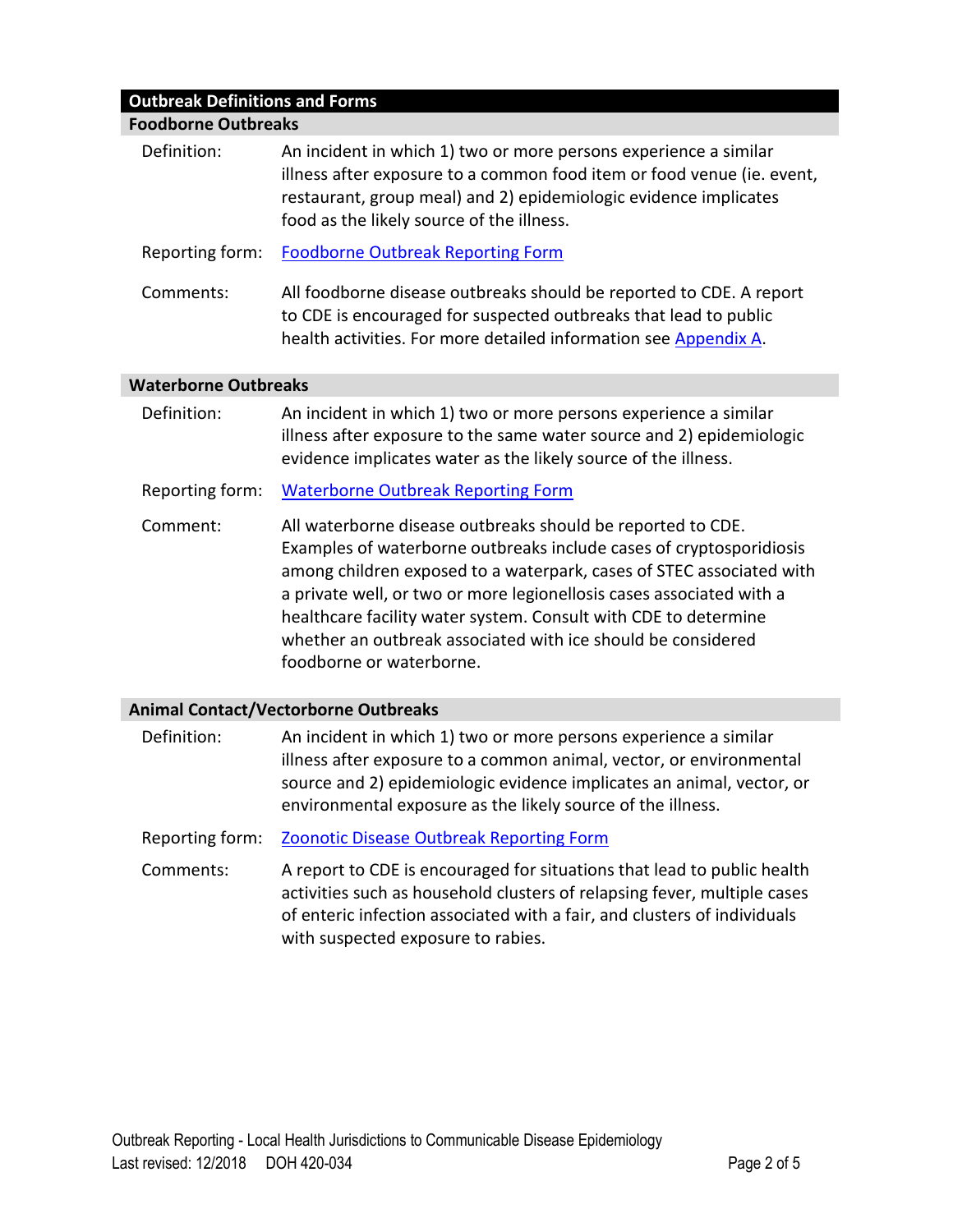# **Healthcare-Associated Infections Outbreaks**

| Definition:                          | An "unusual" number of patients or residents with the same healthcare-<br>associated infection, including multidrug-resistant organisms (MDROs),<br>clustered by time and place.                                                                                                                                                                                                                                                                                                                                                                                                                                                                                                                                                            |  |  |
|--------------------------------------|---------------------------------------------------------------------------------------------------------------------------------------------------------------------------------------------------------------------------------------------------------------------------------------------------------------------------------------------------------------------------------------------------------------------------------------------------------------------------------------------------------------------------------------------------------------------------------------------------------------------------------------------------------------------------------------------------------------------------------------------|--|--|
| Reporting form:                      | Individual case: Highly Antibiotic Resistant Organism<br>Individual case: Rare diseases of public health significance<br>Outbreaks: Outbreak Reporting Form - Other                                                                                                                                                                                                                                                                                                                                                                                                                                                                                                                                                                         |  |  |
| Comments:                            | LHJs should report any known or suspected common-source outbreaks,<br>including outbreaks associated with health care, regardless of whether<br>the disease, infection, microorganism, or condition is specified in the<br>reportable disease rule. Additionally, any uncommon illness of potential<br>public health significance should be reported to the LHJ. Healthcare-<br>associated MDROs of public health significance include carbapenem-<br>resistant Enterobacteriaceae, multidrug-resistant Acinetobacter<br>baumannii, Clostridium difficile, methicillin-resistant Staphylococcus<br>aureus.<br>For reporting influenza like illness (ILI) in long-term care facilities, please<br>refer to the ILI section of this document. |  |  |
| accine Preventable Disease Outbreaks |                                                                                                                                                                                                                                                                                                                                                                                                                                                                                                                                                                                                                                                                                                                                             |  |  |

#### **Vaccine Preventable Disease Outbreaks**

| Definition:     | Multiple confirmed or suspected cases which are either<br>epidemiologically-linked or are clustered in time and space.                                                                                                                                                                                                                                                                                                                                                                                                                                                                                                                                                                                                           |
|-----------------|----------------------------------------------------------------------------------------------------------------------------------------------------------------------------------------------------------------------------------------------------------------------------------------------------------------------------------------------------------------------------------------------------------------------------------------------------------------------------------------------------------------------------------------------------------------------------------------------------------------------------------------------------------------------------------------------------------------------------------|
| Reporting form: | Vaccine Preventable Disease Outbreak Reporting Form<br>Varicella Disease Outbreak Reporting Form                                                                                                                                                                                                                                                                                                                                                                                                                                                                                                                                                                                                                                 |
| Comments:       | LHJs should notify CDE of all outbreaks or suspected outbreaks of<br>vaccine preventable disease, including varicella. This form should be<br>completed for outbreaks of Haemophilus influenzae invasive disease,<br>hepatitis A (non-foodborne or waterborne*), acute hepatitis B<br>(excluding healthcare-based outbreaks), measles, meningococcal<br>disease, mumps, pertussis, and varicella. Household clusters of pertussis<br>do not require completion of an outbreak reporting form, regardless of<br>size. Instances of two or more epidemiologically-linked cases of varicella<br>are of public health interest in order to monitor vaccine efficacy and<br>completion of an outbreak reporting form may be required. |
|                 | * Egodharna hanatitic A quthroake should ha raperted on the                                                                                                                                                                                                                                                                                                                                                                                                                                                                                                                                                                                                                                                                      |

Foodborne hepatitis A outbreaks should be reported on the Foodborne Outbreak Reporting form. Waterborne hepatitis A outbreaks should be reported on the Waterborne Outbreak Reporting form.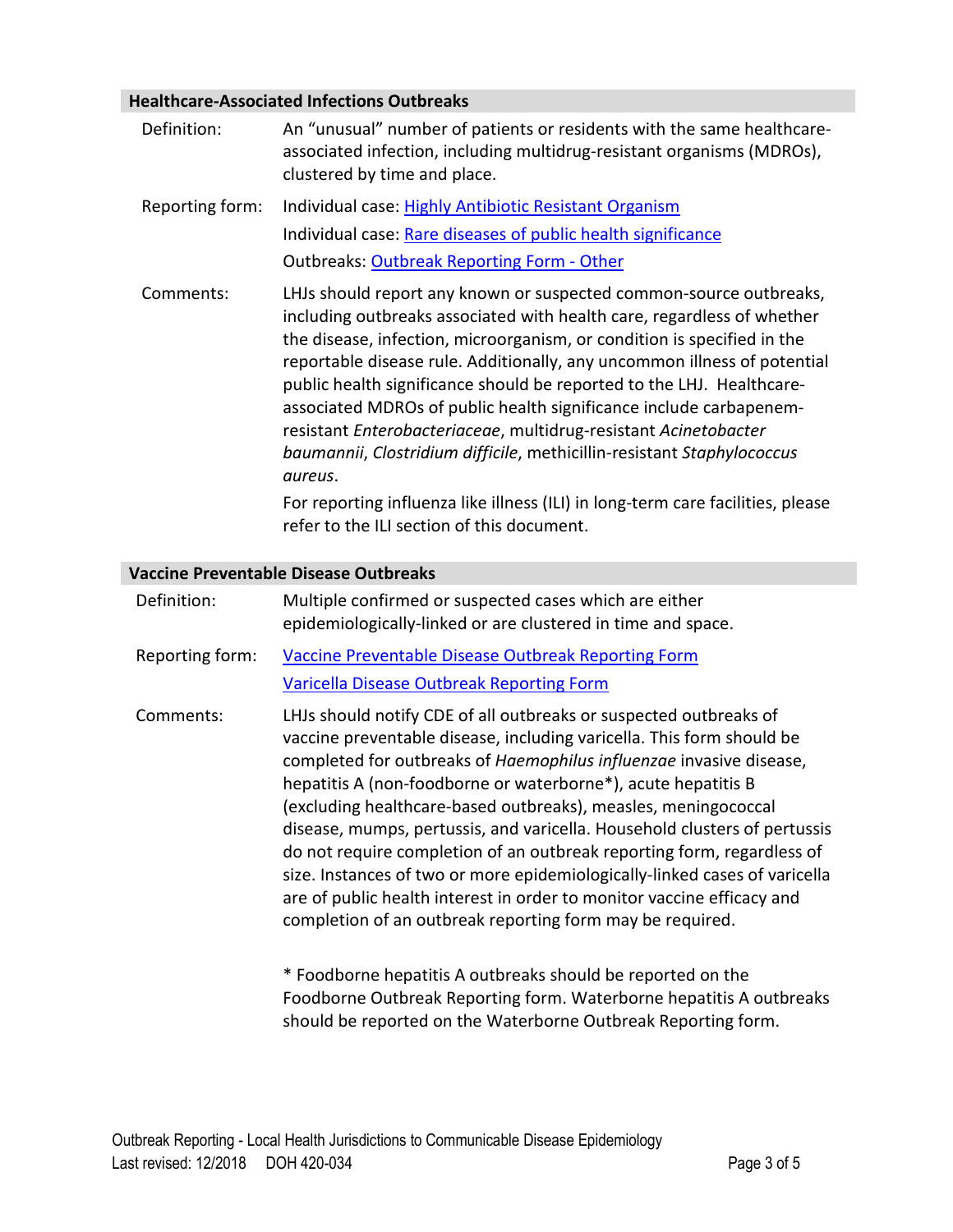# **Influenza-like Illness Outbreaks**

| IIIIIUEIIZA-IINE IIIIIESS OULDI EANS |                                                                                                                                                                                                                                                                                                                                                                                                                                                          |  |
|--------------------------------------|----------------------------------------------------------------------------------------------------------------------------------------------------------------------------------------------------------------------------------------------------------------------------------------------------------------------------------------------------------------------------------------------------------------------------------------------------------|--|
| Definition:                          | A sudden increase in acute febrile respiratory illness over the normal<br>background rate in an institutional setting or when any resident of a long<br>term care facility (LTCF) tests positive for influenza.                                                                                                                                                                                                                                          |  |
| Reporting form:                      | Influenza-Like Illness Outbreak Reporting Form                                                                                                                                                                                                                                                                                                                                                                                                           |  |
| Comments:                            | LHJs should notify CDE of ILI outbreaks in institutional settings (excluding<br>schools) using the above form or an equivalent form. Submission of a final<br>outbreak report is not required unless there are circumstances of public<br>health concern (e.g., significant morbidity or mortality) which require<br>investigative activities beyond implementing infection control measures.                                                            |  |
|                                      | For recommendations on management of ILI in LTCFs, see<br>https://www.doh.wa.gov/ForPublicHealthandHealthcareProviders/PublicH<br>ealthSystemResourcesandServices/Immunization/InfluenzaFluInformation<br>(scroll to long-term care guidance section)                                                                                                                                                                                                    |  |
|                                      | For general influenza information for healthcare providers and public<br>health, see<br>https://www.doh.wa.gov/ForPublicHealthandHealthcareProviders/PublicH<br>ealthSystemResourcesandServices/Immunization/InfluenzaFluInformation                                                                                                                                                                                                                     |  |
|                                      | Also, remember that lab-confirmed influenza deaths are reportable to<br>DOH. See guidelines here:<br>https://www.doh.wa.gov/Portals/1/Documents/5100/420-112-Guideline-<br>InfluenzaDeath.pdf and the reporting form here:<br>https://www.doh.wa.gov/Portals/1/Documents/5100/420-019-<br>ReportForm-Influenza.pdf                                                                                                                                       |  |
|                                      | Other (person-to-person, environmental, indeterminate, other or unknown)                                                                                                                                                                                                                                                                                                                                                                                 |  |
| Definition:                          | Multiple confirmed or suspected cases of a notifiable condition or<br>condition of public health interest which are epidemiologically-linked AND<br>which represent a risk of broader transmission (i.e., transmission outside a<br>household).                                                                                                                                                                                                          |  |
| Reporting form:                      | <b>Other Outbreak Reporting Form</b>                                                                                                                                                                                                                                                                                                                                                                                                                     |  |
| Comments:                            | This form should be completed for outbreaks for which the transmission<br>route is indeterminate, environmental (other than waterborne or animal-<br>associated), person-to-person (other than vaccine preventable or<br>healthcare-associated), other or unknown. An example is an outbreak of<br>STEC in a childcare facility. A report to CDE is encouraged for outbreaks of<br>viral gastroenteritis other than foodborne or waterborne that lead to |  |

public health activities.